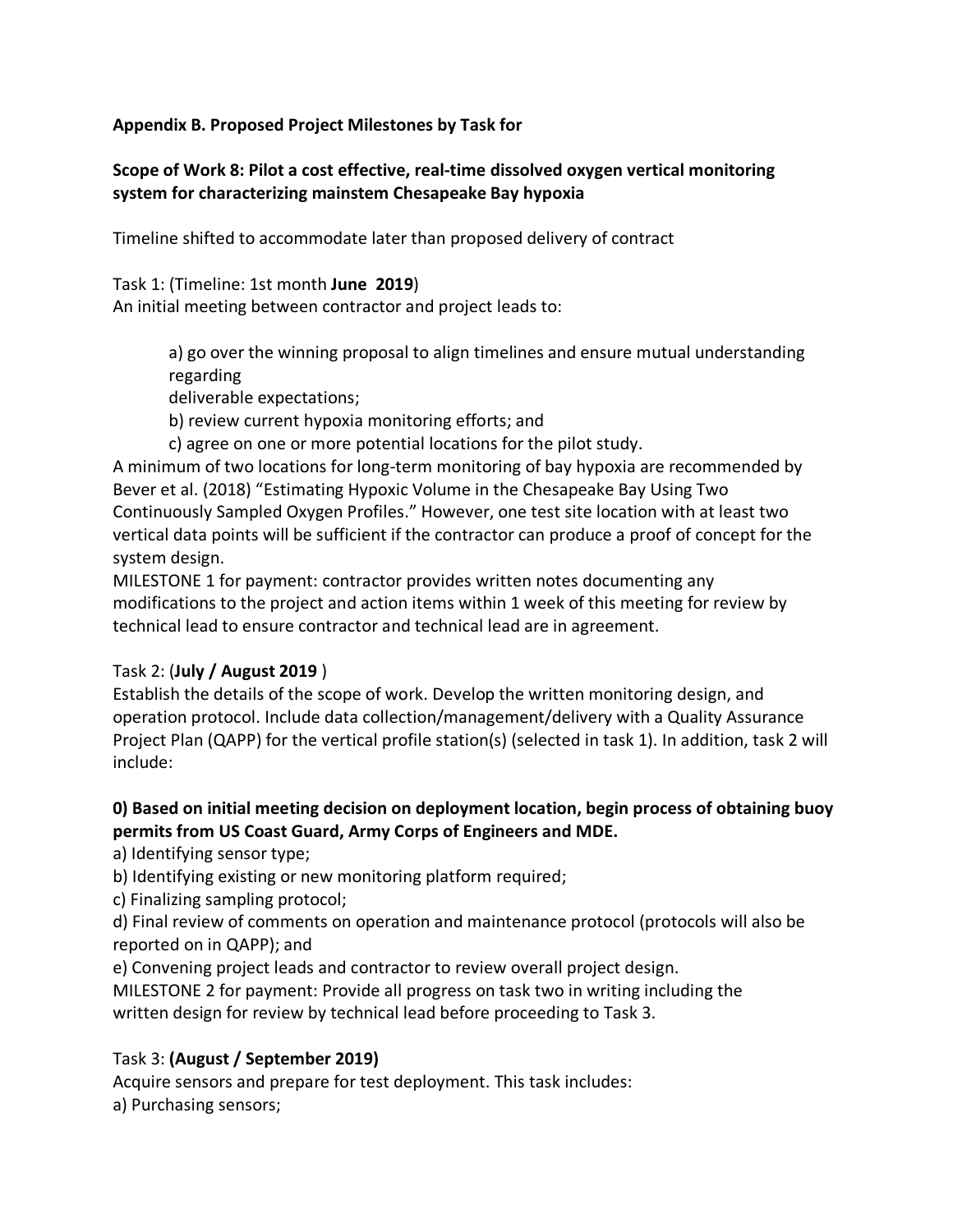b) Building and/outfit pilot platform and profiler;

c) Testing sensors, pilot platform, and profiler

MILESTONE 3 for payment: Provide written review of the sensor testing approaches and performance to technical lead before any field deployment.

### Task 4: **Test Deployment by 15 October**

Short term test to Implement, maintain and operate; pilot monitoring design and protocol. This task includes:

a) Deploying sensors, pilot platform, and profiler at one or more stations.

b) Regular monitoring and maintenance of pilot sensors and platform(s) per protocol;

c) Regular communication of performance by contractor with project leads;

d) Establish sensor and platform removal date with project leads (less than 1 month); and

e) Initial Test deployment performance report discuss project performance and adapt programming as necessary to address any significant issues in achieving success of the effort.

f) Meeting with project leads to discuss Initial Performance Report and plan 2020 Spring Deployment

MILESTONE 4 for payment: Develop a google doc or another shared approach with open access to contractor and technical lead that is updated at least weekly. Submit written Initial Test deployment performance report

# Task 5**: (December 2019 to March 2020)**

- a) Corrective measures as required to prepare for longer term Deployment; prepare instrumentation for longer Deployment.
- b) Deploying sensors, pilot platform, and profiler at one or more stations. (March 2020)

c) Regular monitoring and maintenance of pilot sensors and platform(s) per protocol;

c) Regular communication of performance by contractor with project leads;

d) Establish sensor and platform removal date with project leads

e) Biweekly or Monthly check-in calls for 30 to 60 minutes to discuss project performance and adapt programming as necessary to address any significant issues in achieving success of the effort.

Milestone 5 for payment

Deployment of sensor platform, monitoring and maintenance, biweekly calls;

# Task 6 **(March -June 2020)**

Recovery of platform following 60 to 90 day test period, maintaining procedures in Task 5; Assemble dataset, analyze results, provide project leads with a draft midpoint report by June 15, 2020 for review/comment to brief project leads and stakeholders on pilot deployment performance. This task includes: